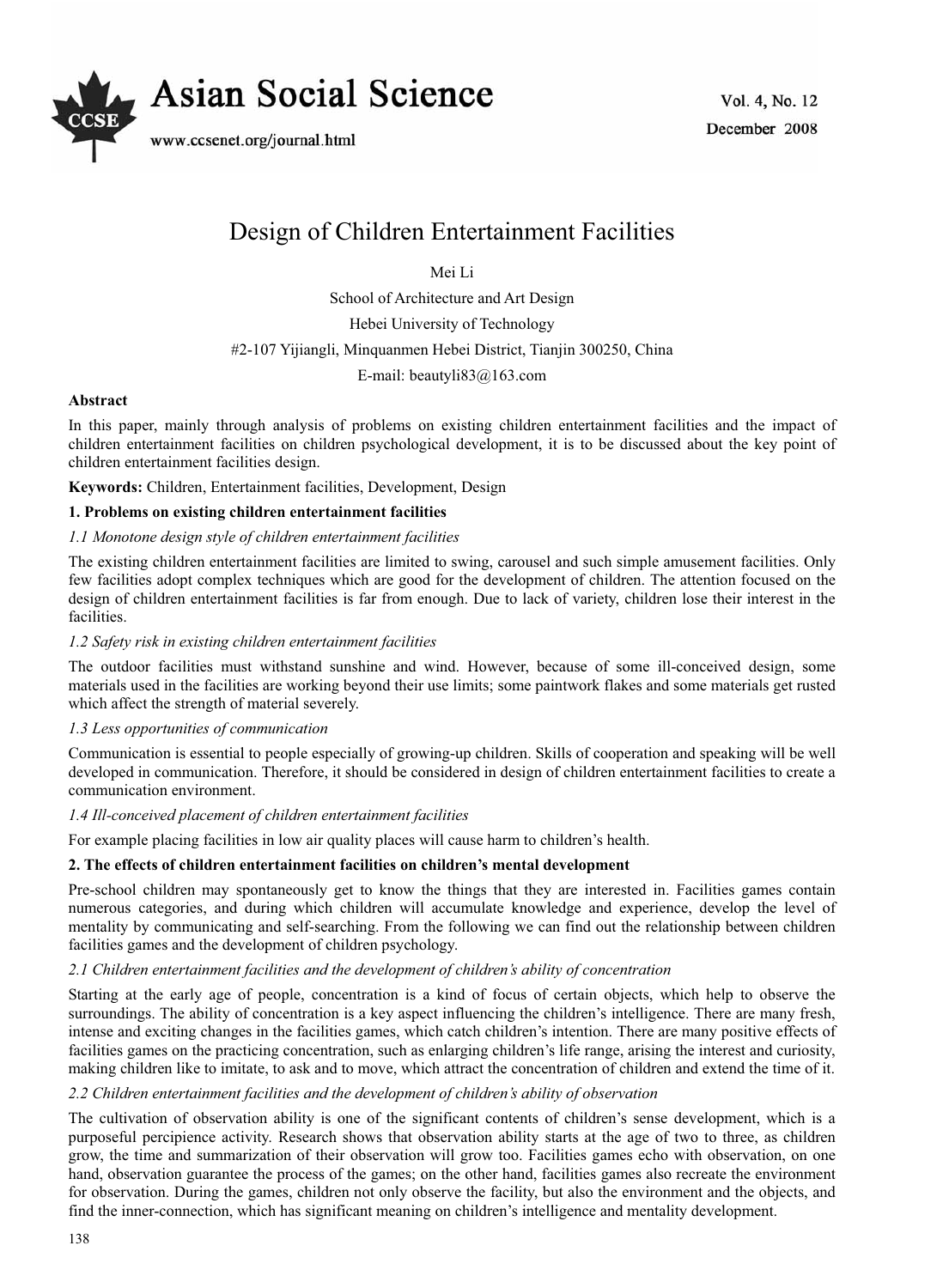### *2.3 Children entertainment facilities and the development of children's memory*

Memory is the psychological process of accumulating and keeping individual experience in human brain, whose significance is to help people solve issues based on experience. Psychology research shows that it is much easier for children to remember things with strong impression, in other words, the more interest children have, the more things they can remember; and children entertainment facilities indeed provide a platform to experience and practice memory.

Children recall things deliberately in the games. As most of the facilities games reflect issues that children have undergone before, so that children need to recollect what they have done, which process makes a lot contribution to strengthening memory. Meanwhile, it is children's instinct that makes them like facilities games, and they will also practice their memory, and improve it in the game.

### *2.4 Children entertainment facilities and the development of children's thinking ability*

Thinking ability is the core of children's intelligence. Through language, image and action, thinking is the reflection of the object.

Developing from primary to senior, children's intellect is encouraged by the entertainment facilities, mainly because the process of facilities games is the process of active recreation rather than the repeat of last experience. There are more new elements in the facilities games, so that Children can show more divergent thinking in the games and during which children's ability of analyzing, logic thinking and initial idea can also be cultivated. Children's thinking in the games cannot be separated from the game situation, by which it is also affected and confined.

## *2.5 Children entertainment facilities and the development of children's imagination*

Imagination is an indispensable factor for people to know and develop the world. Without which, there will be no creation and no development. Therefore, Imagination is crucial to children as it is the main part displaying in their games. Research shows that imagination can help children solve problems more actively. Children should be cultivated the ability of solving problems rather than be told what to do, as leading by the curiosity, children show more interest in things they never done before and willing to try. During games provided by entertainment facilities, children may encounter a lot problem that happening not only in games but also in our daily life, the interest to the game will light the curiosity in their heart and push them to think any ways that can solve the issues.

The experience can be seen as a tool, it can help in your whole life. As in the situation of children's psychology structure and knowledge level, their actions are full of recreation and specification. Diversity is the reason for children to keep their interest and participation. The internal diversity showing between the game unit and the change of children's concentration leading to the birth of imagination, which we can see as the embryo of children's creation.

#### *2.6 Children entertainment facilities and the development of children's language ability*

Facilities games are good to the development of children's language ability, and which create more opportunity of communication and cooperation. During the games, children need language to communicate. Furthermore, facilities games can also enrich the topic of children's conversation, and help to improve communicating skills.

## *2.7 Children entertainment facilities and the development of children's personality*

Entertainment facilities, with their ever fascinating charm to children, help children developing healthy personality, as they convey human loving and caring feelings. Besides, these facilities provide areas for children to communicate with each other. During the process of playing around the facilities, such qualities as respecting, caring, friendliness and sharing are developed.

#### *2.8 Children entertainment facilities and the development of children's social characters*

Children's social characters are gradually formed and developed through education and social influence. Social character development is a life-long process, which has different task and content due to age differences. And social qualities are developed at different stages. Before the age of seven, social skills and self-consciousness are gradually forming; sympathy and altruism are evenly developing. From three to four years is the crucial period to develop social reliance. And five to six years is the key time to develop social adaptation skills and world knowledge.

Factors to influence children's development of social characters could form into a complicated system of social culture and social interaction. Among these factors, the influence of game-playing should not be overlooked. Playing games is one of the main channels for children to contact social life. And it is also a role-play—game rules as an imitation of social rules. Thus facilities games will play an important part in developing children's social characters with their vivid images, modern sense and strong influence.

Therefore, facilities games are important for children's growth. Games are not only means for children to know the world, windows to observe life, sources to accumulate knowledge and experience, but also effective ways for them to explore the world around. They help a lot in children's psycho-development.